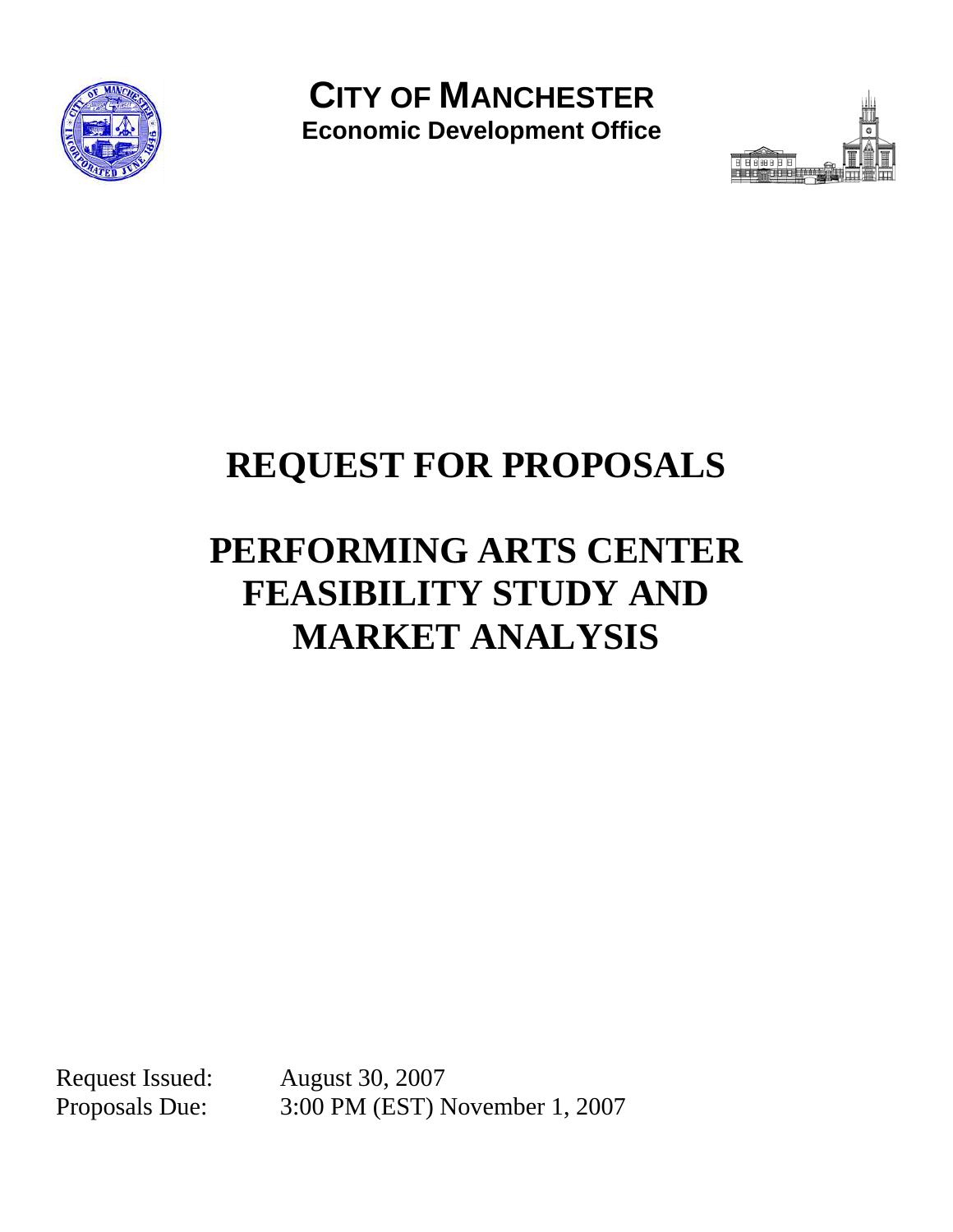# *Section 1 - General Information*

## **1.1 - Background**

The Manchester Economic Development Office (MEDO) is seeking a consultant or firm to conduct a comprehensive market analysis and feasibility study for a performing arts center in the City. Development of new arts, cultural, and entertainment venues is one of the strategic recommendations identified in the *Global Economic Development Strategy* prepared for the City of Manchester by Angelou Economics in 2006 and in the *Downtown Strategic Development Plan* prepared by Hillier Architecture, also in 2006. To address these recommendations and goals, MEDO obtained funding to undertake the feasibility study that is the subject of this request for proposals.

This study will be funded in part with US Department of Commerce, Economic Development Agency (EDA) funds as well as City of Manchester matching funds. MEDO will establish a seven to ten member Study Committee to assist in proposal review and consultant selection, and to help guide development of the study as it progresses. The Committee will consist of business leaders, MEDO Staff, and professionals associated with the arts, tourism and hospitality industries.

#### **1.2 - Purpose**

The purpose of this study is to analyze existing performing arts center space in Manchester and surrounding communities alongside market and industry trends and other factors to determine whether a new, mid-sized (1500-4000 seat) facility is feasible, and if so, the appropriate size and location of such facility along with any necessary support facilities. The study should also provide estimates of capital and operating costs and potential revenues. Previous economic development studies may be used for reference; however, MEDO seeks a comprehensive analysis and recommendations reflective of current facts and conditions, as well as future planning considerations with respect to the project.

#### **1.3 - Key Events and Dates**

| Event                              | Date                           |
|------------------------------------|--------------------------------|
| Issuance of RFP                    | 30 August 2007                 |
| Deadline for RFP Questions:        | 5 October 2007 (3:00 PM, EST)  |
| <b>Proposal Due Date:</b>          | 1 November 2007 (3:00 PM, EST) |
| Tentative Interviews:              | Week of December 3, 2007       |
| Notice of Award:                   | By December $31, 2007$         |
| <b>Completion Date for Project</b> | Not Later than April 11, 2008  |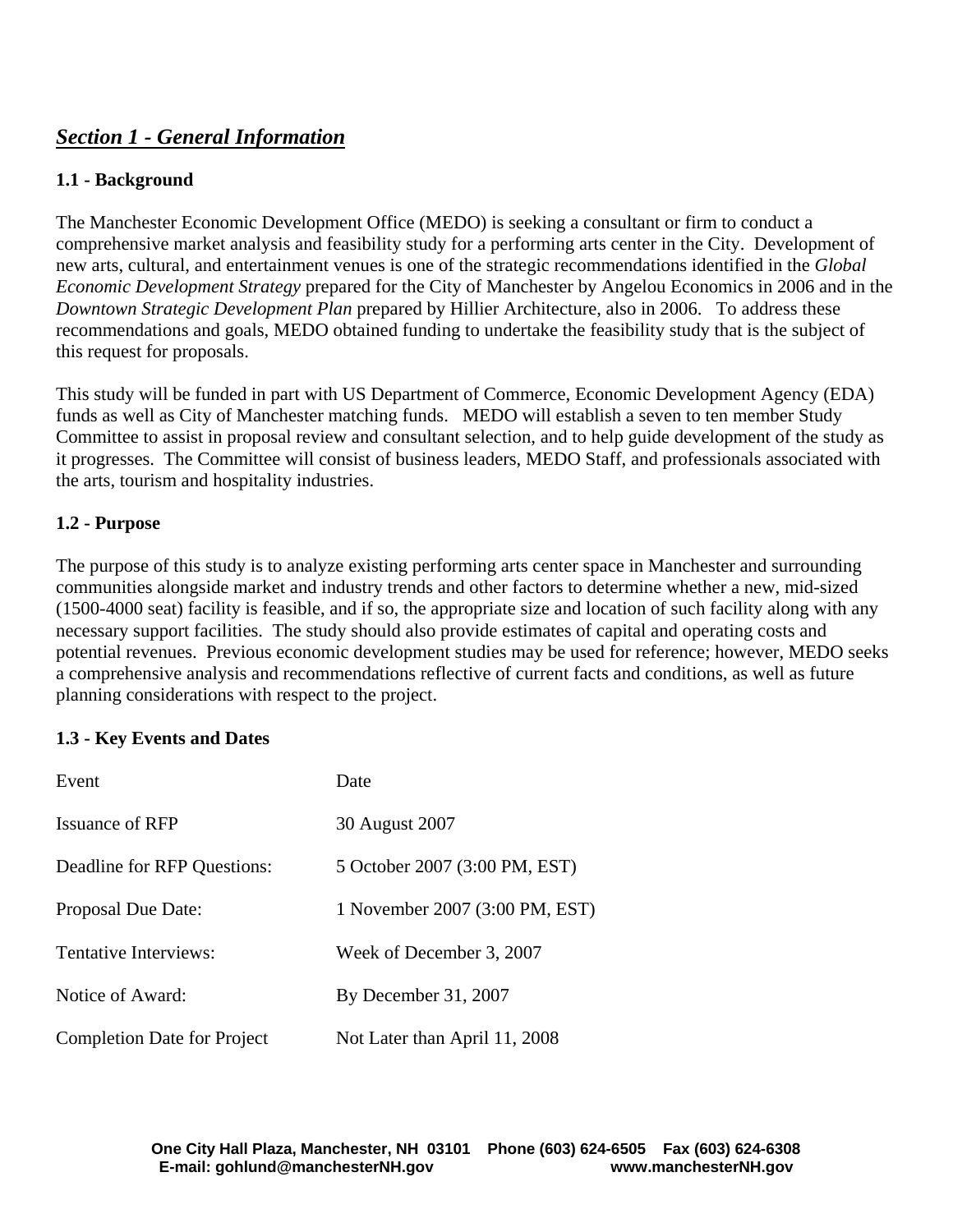# *Section 2 - Scope of Services*

## **Task 2.1 - Project Orientation, Initial Fieldwork**

As part of the project orientation, the consultant will meet with the MEDO staff and the Steering Committee to confirm goals of the study and other contextual issues related to the project. The consultant will also:

- Obtain general background information and data from MEDO and other appropriate sources.
- Tour downtown, existing performance facilities in Manchester and surrounding communities, as well as other key areas of the city.
- Interview stakeholders, and meet with the local officials, community leaders, and others as appropriate.
- **Perform other fieldwork as necessary.**
- Gather and analyze information related to existing performance space along with support facilities including parking, and restaurants.
- Review available economic, demographic, and financial studies for the downtown area and other relevant areas.
- Analyze previous reports that have been prepared regarding community master plans or planned facilities.
- Bring knowledge of performing arts facility operations and an understanding of the demand for various sized facilities within a regional context.
- The analysis should look at how a new performing arts facility will address economical viability, provide additional cultural programming, and work socially within the contact of exiting facilities and efforts to create greater destination appeal in Manchester, NH.

## **Task 2.2 - Economic, Demographic, and Destination Market Analysis**

The consultant will evaluate the economic and demographic aspects of Manchester and the city's position as a regional performing arts destination. The consultant will also summarize key demand generator trends and comment on the overall growth prospects for the market. This analysis will provide a realistic assessment of the area's strengths, weaknesses, opportunities and threats. Among the data gathered and analyzed will be:

- Geographic attributes, accessibility, and transportation links.
- Trends in population growth and income.
- Profile of competition in the mid-sized performance venue market.
- Role a mid-sized performing arts center would play in growing Manchester's creative economy and creative class.
- Analysis of business and commercial development that may affect the viability of a mid-sized performing arts center.
- Cores of economic activity.
- Retail and restaurant destinations.
- History and expected future trends for the mid-sized performing arts venue industry.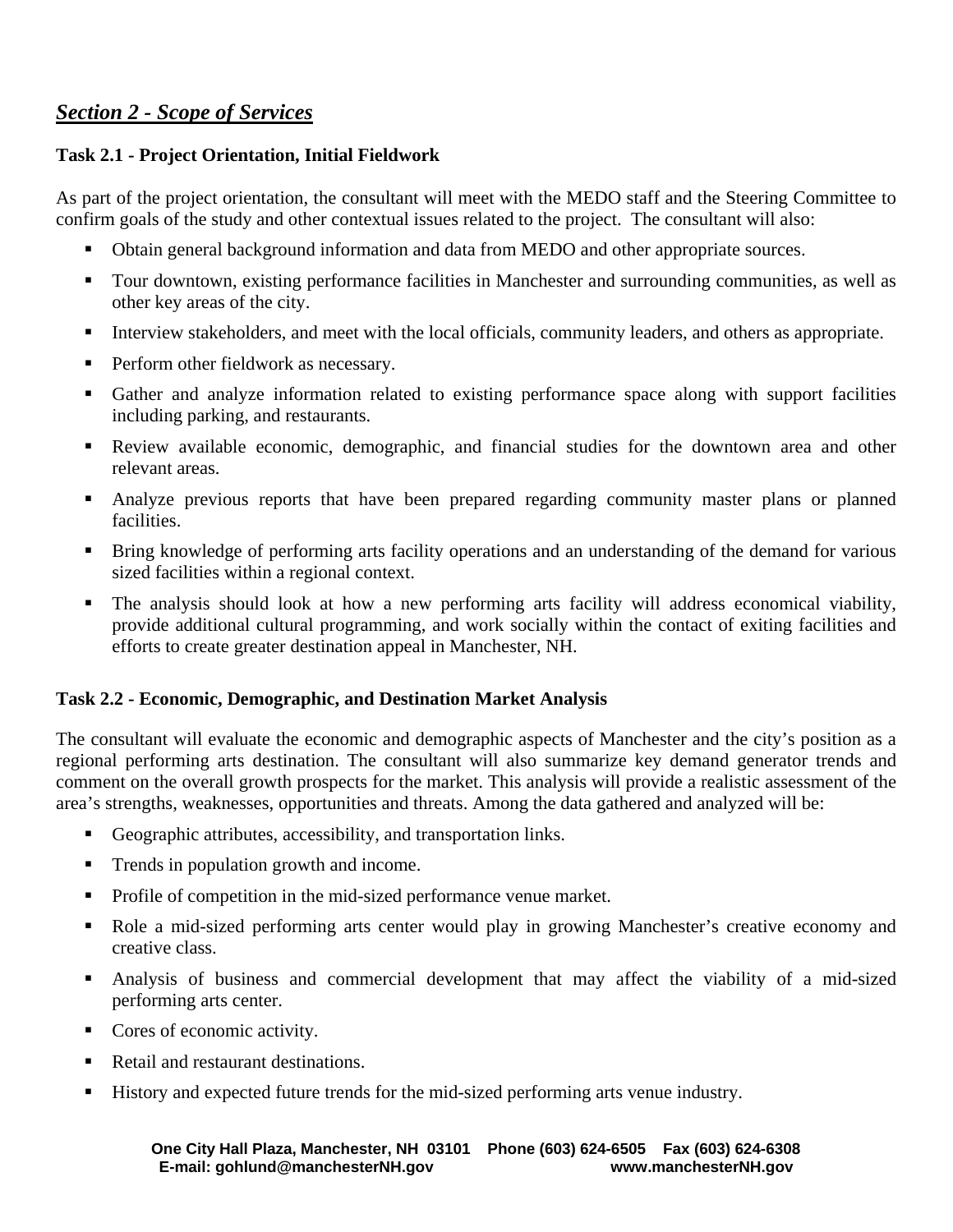The analysis will provide implications for future development of performing arts facilities.

## **Task 2.3 – Performing Art Center Trends**

In this task, the consultant will profile the Performing Arts industry and discuss changes and trends affecting existing and potential facilities. For this task, the consultant will provide the following:

- **Industry definitions.** The consultant will present a description of facility types and illustrate the multifaceted nature of the industry. The definitions will profile the market from the smallest to largest facility type, and facility quality levels from low quality to high quality. The consultant will also profile event types, including, but not limited to opera, classical music concerts, popular music concerts, dance, theater, comedy, and other performing arts events.
- **Industry growth.** The consultant will profile growth in both the supply of performing arts space as well as the demand for such space and discuss implications for future demand in the Greater Manchester marketplace.
- **Trends.** The consultant will discuss the trends in the performing arts center industry, show location choice and other matters with implications for potential facilities.
- **Analysis.** Explain how data will be analyzed to account for a more conservative industry outlook.

## **Task 2.4 - Review of Existing Performing Arts Centers and Lost Business**

In this task, the consultant will conduct a review of existing facilities in the Greater Manchester Marketplace, their performance and implications for a new mid-sized performing arts center. The consultant will also review:

- **Current and past business**. An analysis will be conducted of the market's current bookings and future business to understand trends in market absorption, maximum practical capacity and unaccommodated business.
- **Lost business reports**. Review will be provided of lost potential business and the reasons behind the lost business, such as lack of available dates, lack of space or other items that may indicate the need for a new facility. Lost business reports may indicate other deficiencies either in the destination and support facilities (such as restaurants, hotels, and public transportation).

## **Task 2.5 - Analysis of Comparable and Competitive Facilities**

In this task, the consultant will analyze the facilities that serve mid-sized performing arts events in the region. Included in the analysis:

- Detail on the existing venues in the market and their suitability for arts events in the region.
- Identify gaps in the market and discern whether new (or expanded) facilities would fill these gaps or merely serve to duplicate existing space or provide additional unneeded facilities.
- Identify peer markets. The focus should be on similarly-situated communities that have recently opened or expanded mid-sized performing arts facilities.
- Interview managers of existing facilities to collect additional information on facility trends, and development of case study data about these facilities.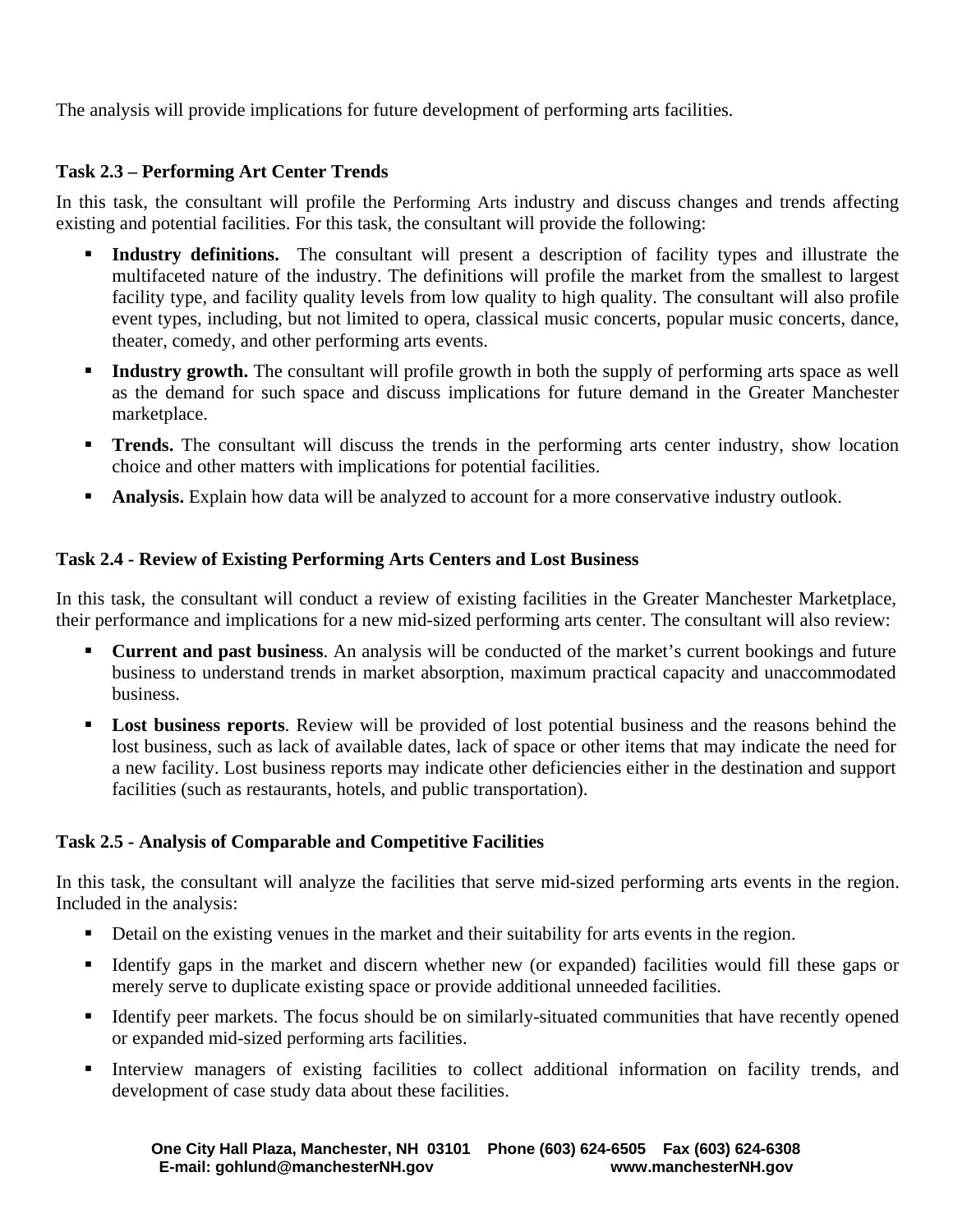- Summary of similar-sized venues in the market and region, including review of potential new arts center development.
- Review tourism or destination marketing budget size and sufficiency, if applicable.
- Summarize the consultant's experience in comparable and competing markets, along with identification of what critical factors the City should address in order to be successful in securing a larger role in the mid-sized performing arts events for the region (Market Capture).

## **Task 2.6 - Recommendations**

In this task, the consultant will analyze specific information that will allow it to determine what performing arts center product the market will be able to absorb, if any, over the next five to ten years. Understanding the competitive market, the consultant will make recommendations regarding significant facets of any recommended facility, including:

- **Location.** Although the Hillier Study (Downtown Strategic Development Plan 4/2006) names a possible location, it will be important for the firm engaged in this study to look at all likely locations for a facility, with strong preference to those in the central business district.
- Number, size, quality and type of performance spaces (small theater, rehearsal space, amphitheatre, reception space, dressing rooms, and other needs), based on optimal event footprints.
- Whether facility rental fees and ticket sales will be able to sustain a mid-sized venue if it is built.
- Required amenities that may be necessary to accommodate the facility which may involve public and or private participation (ie: parking facilities, pedestrian access, on-site food vendors, etc .)
- Phasing for future expansions.
- Describe in detail how you arrived at Market Capture Rate.

The consultant will also include recommendations in this task related to marketing and operational approaches to maximize event and revenue activity. This should include a discussion of public and private management of performing arts center activities.

#### **Task 2.7 - Demand Projection**

Based on the facility improvements recommended and market penetration analysis, the consultant will forecast market demand, including demand by market segment/type of event for the proposed facility for a ten year period, as well as demand projections addressing the number of events, number of event days, number of attendees, and the amount of space to be utilized.

The demand projections will also categorize events and attendance by origin (local, regional, national) and segment. The consultant will also:

- Analyze the expected seasonality of demand for the various types of attendees and segments, based on experience in comparable markets and facilities as well as industry research.
- Estimate the number of hotel room nights that may result from the facility for its first ten years of operation.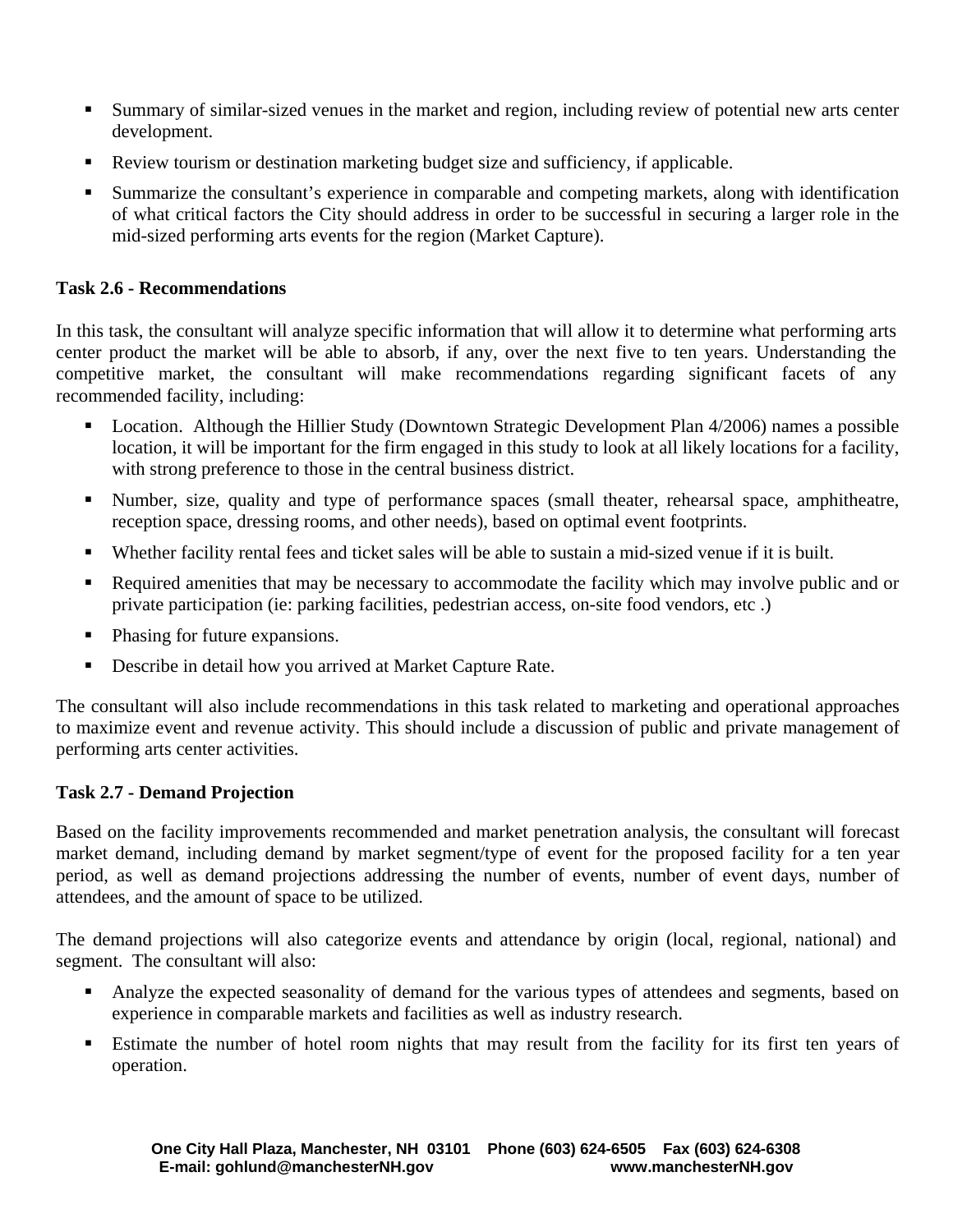#### **Task 2.8 - Financial Projection**

Based on the projection of demand and applying a number of assumptions regarding performing arts event rates and other factors, the consultant will prepare a financial projection, which includes the following:

- Estimated revenues for ten years of operations. Expenses directly related to the facility will also be projected for the period. The demand profile, experience with other similar facilities, and data from the existing facilities will be used to model the operating revenues and costs of the facility and will be incorporated into the business plan. The model will generate a pro-forma operating statement that includes the revenue and expense items, including the following:
- Revenues: space and equipment rentals, reimbursed expenses, catering, sponsorships and advertising, telecommunications, audio/visual, decorating, electrical, and other income,
- Direct operating expenses: wages and salaries, contract services, utilities, maintenance and repair, supplies and other expenses,
- Unallocated expenses: administrative salaries, employee benefits, advertising and promotion, general and administrative, professional services, insurance, maintenance reserves, and other expenses.

One-time and recurring revenue opportunities and expenses should be considered. The results will be presented with full discussion of assumptions and projections.

Provide a projection of the annual surplus or subsidy needed for each of the ten years in the period.

#### **Task 2.09 - Preliminary Development Cost Estimate**

In this task, the consultant will analyze development costs for mid-sized performing arts center developments, review the recommended facility components, review construction cost data for current materials, and make projections for the total development cost for the facility, including:

- Land acquisition costs, if any
- **Infrastructure and land preparation costs**
- Hard construction costs
- **Furniture, fixtures and equipment costs**
- $\blacksquare$  Soft costs

The study will be relied on by MEDO in connection with potential financing of any new facility proposed.

# *Section 3 - Required Proposal Content*

#### **3.1 - General Requirements**

Following is a list of the information required to be provided by the proposer. A proposal that does not provide all of the information requested below may be subject to rejection. Provide the information in the same order in which it is requested. Your proposal must contain sufficient information to assure MEDO of its accuracy, however, proposers are requested to keep their submissions to the shortest length possible consistent with addressing each information request completely.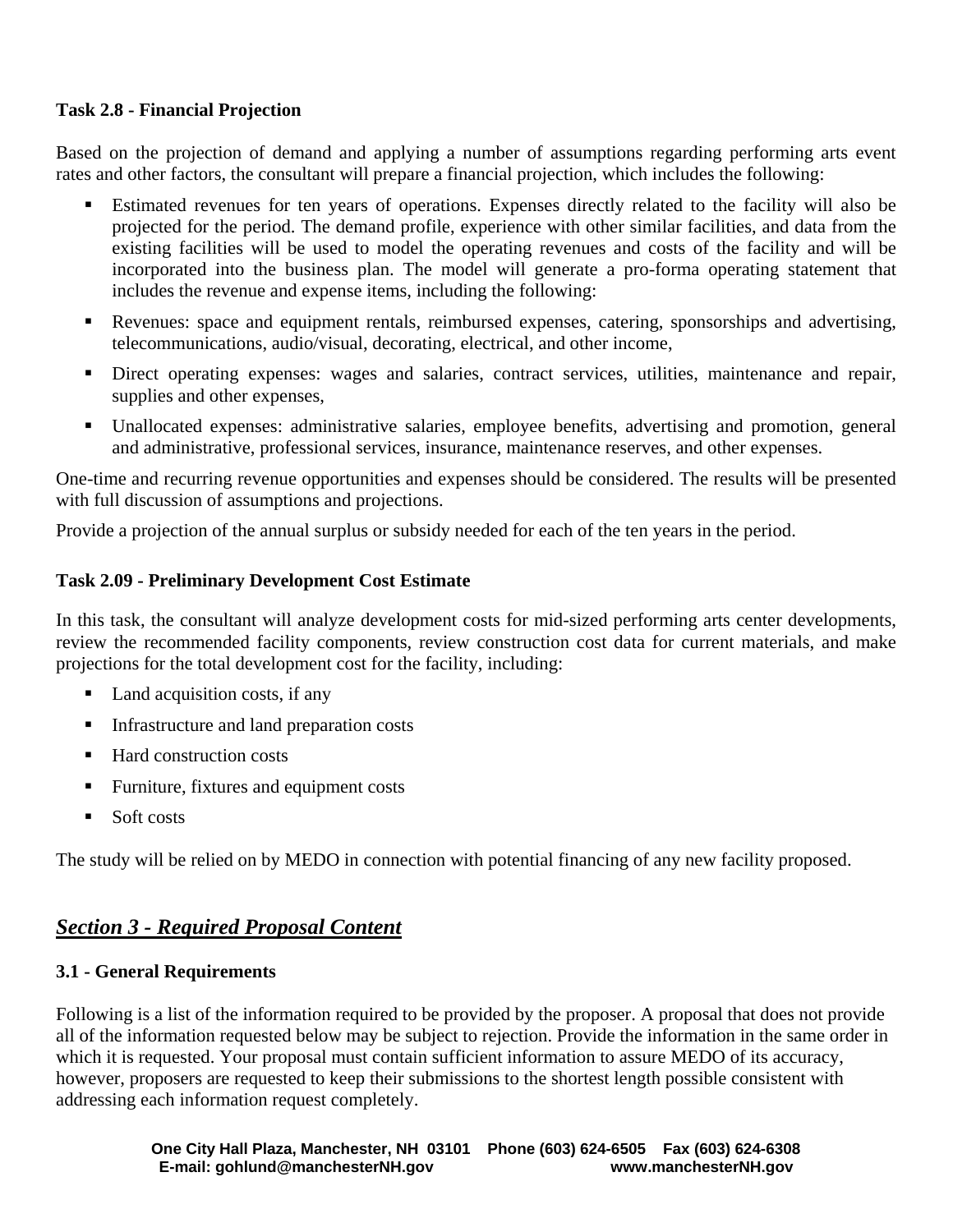All proposals must contain a complete description of the approach to be taken by the consultant team to the proposed project, and discussion of any salient issues or concerns that must be addressed in the study. In addition, proposals must include the following:

- A. Name, address, telephone number, email address and website of the firm (lead) submitting the proposal.
- B. Names, contact information and qualifications of individuals employed by the firm who will participate in the conduct of the study and their individual responsibilities.
- C. The name of one or more individuals authorized to represent the consultant in its dealings with MEDO.
- D. Names, contact information and qualifications of any professional firms other than the lead firm, or individuals other than those employed by the lead firm and not listed in (B) above who will be a part of the consulting team.
- E. Detailed information on qualifications and past experience of the firms and individuals who will participate in the conduct of the study including experience and past performance on similar projects, professional staff, and number of years in business, and proposed and current contract obligations.
- F. A cost proposal based upon a maximum fee broken down separately for each of the tasks listed under the Scope of Services, indicating the individuals responsible for each, the projected number of hours of work, and the appropriate hourly rate of each. The cost proposal should include an estimate of any and all additional expenses anticipated.
- G. Names and addresses of at least three references including contact name for which the lead firm has performed the same or similar services within the last three to five years.

## **3.2 - Professional Liability Insurance**

The Market Analysis firm shall maintain professional liability insurance, commercial general liability and workers compensation and State of New Hampshire disability benefit insurance. The policy (policies) shall contain an endorsement entitling MEDO to not less than 60 days' prior written notice of any material change, non-renewal or cancellation of such policy (policies). A copy of the policy (policies) or a certificate(s) satisfactory to MEDO shall be delivered to the MEDO prior to the commencement of work. The adequacy of the insurance shall be subject to the approval of the MEDO. Failure to maintain insurance in accordance with this paragraph may be cause for immediate termination of this agreement by MEDO.

## **3.3 - Final Product**

City Charter requires an electronic copy of all contractual studies related to this topic.

# *Section 4 - Submission of Proposals*

#### **4.1 - Submission of Proposals**

Ten (10) print copies of the proposal and one electronic version on CD-ROM must be submitted on or before 3:00 p.m. EST on Thursday, November 1, 2007 in a sealed package addressed to:

Manchester Economic Development Office Attn: Glen Ohlund, Development Coordinator One City Hall Plaza Manchester, NH 03101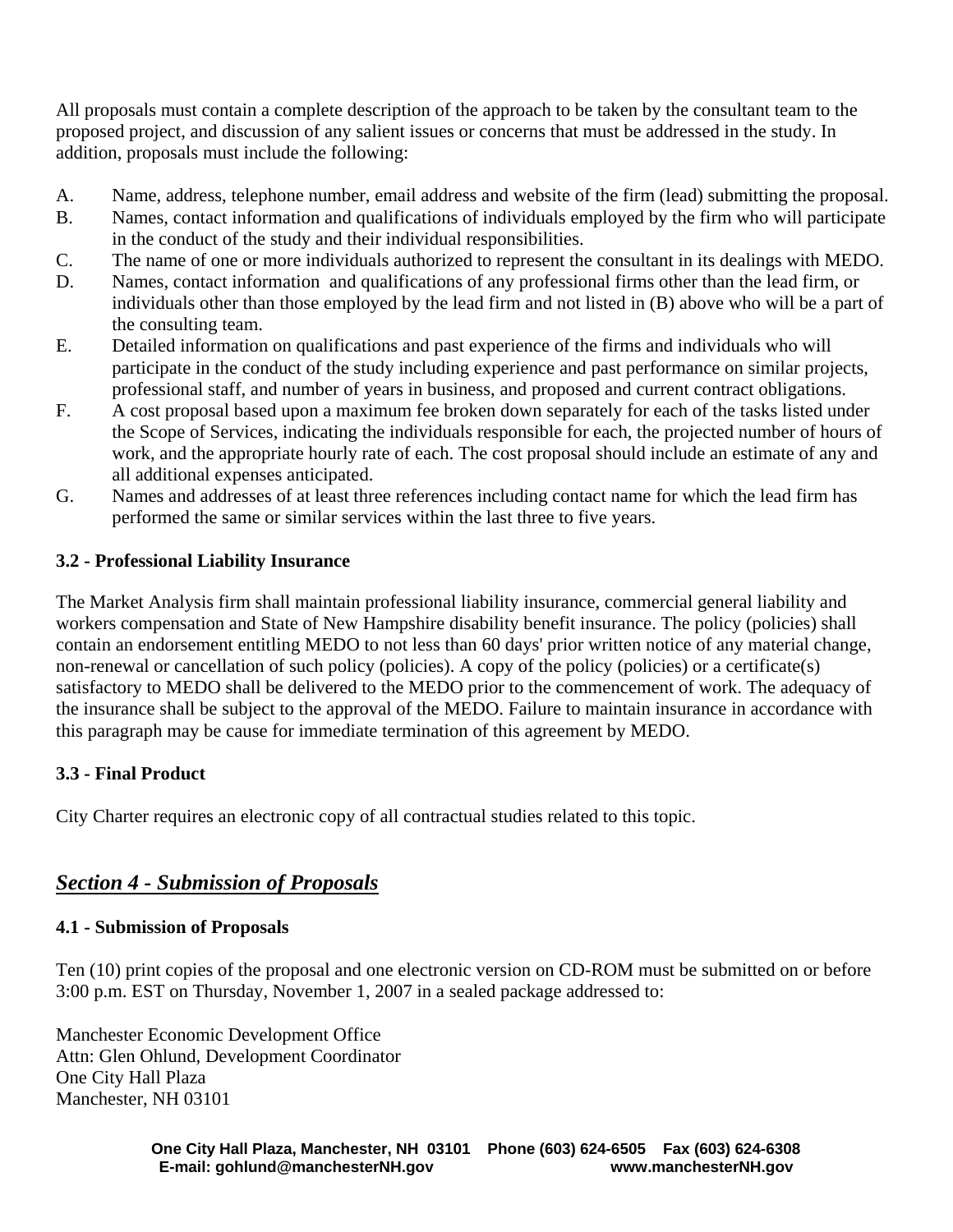No faxed or emailed proposals will be accepted. Proposals received by MEDO after the proposal date and time will be rejected and returned to the proposer.

## **4.2 - Proposal Inquiries**

All inquiries regarding this RFP should be addressed in writing to the following designated staff person:

Glen Ohlund, Development Coordinator Manchester Economic Development Office One City Hall Plaza Manchester, NH 03101 By facsimile 603-624-6308 or [gohlund@manchesternh.gov](mailto:gohlund@manchesternh.gov)

All questions must be submitted in writing (via electronic format or mail) to the Development Coordinator by Friday, 5 October 2007 (3:00 PM, EST)

Respondents should note that all clarifications and exceptions are to be resolved prior to the submission of a proposal. Answers to all questions of a substantive nature will be given to all recipients of this RFP in the form of a formal addendum. Questions should cite the specific section and paragraph of the RFP.

## **4.3 - Withdrawal**

A respondent may withdraw a proposal anytime prior to the final due date and time by written notification signed by an authorized agent, to the contact person identified above. The proposal may thereafter be resubmitted, but not after the final due date and time. Modifications offered in any other manner, oral or written, will not be considered. MEDO will not be liable for any costs incurred by a respondent in the preparation and production of a proposal and/or an interview.

If within twenty-four hours after the proposal due date, any proposer that files a duly signed written notice with MEDO and promptly thereafter demonstrates to the reasonable satisfaction of MEDO that there was a material and substantial mistake in the preparation of its proposal, the respondent may withdraw its proposal. Thereafter, the respondent will be disqualified from making a further or additional proposal on the work contemplated by this RFP.

## **4.4 - Conflicts, Errors & Ambiguities**

If a respondent discovers an ambiguity, conflict, discrepancy, omission or other error in this RFP, the respondent should immediately notify the contact person identified in Section 4.1.A above. Notice of such error or omission should be submitted prior to the final due date and time for submission of proposals. Modifications shall be made by addenda to this RFP. Such clarifications will be given by written notice to all parties who have received this RFP.

#### **4.5 - EEO Statement**

A copy of the respondent's Equal Employment Opportunity ("EEO") policy statement shall be included with the Proposal response.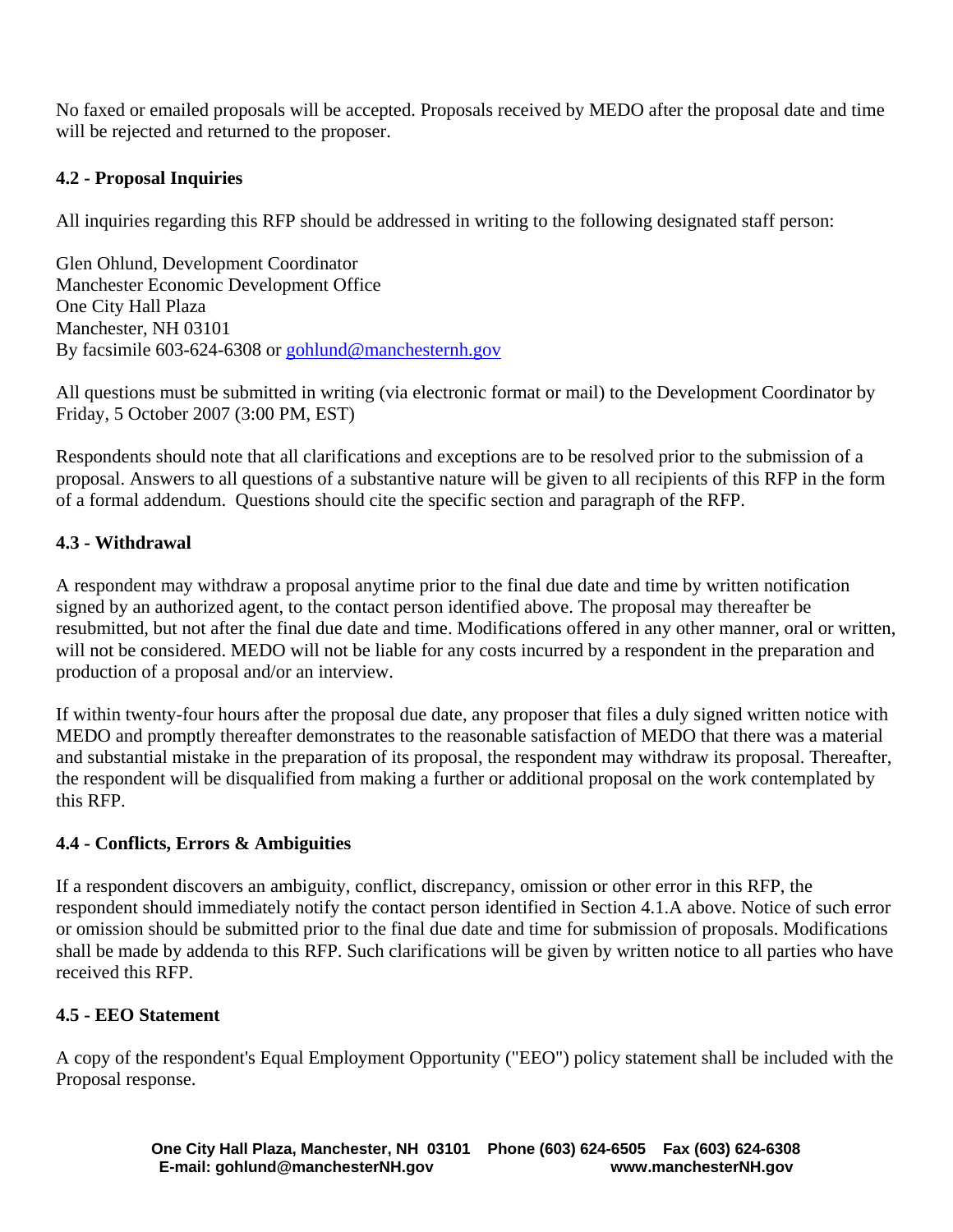## **4.6 - MEDO Requirements, Rights and Prerogatives**

- A. By submitting a proposal, the respondent covenants that the respondent will not make any claims for or have any right to damages because of any misinterpretation or misunderstanding of the specifications or because of lack of information.
- B. MEDO shall not be obligated for any cost incurred by the respondent in proposal preparation or in activities related to the review of this RFP or any interview costs.
- C. Other than the contact person identified in Section 4.1.A above, or their designee(s), prospective respondent shall not approach MEDO employees during the period of this RFP process about any matters related to this RFP or any proposals submitted pursuant thereto.
- D. A respondent indicates its acceptance of the provisions and conditions enumerated in this RFP by submitting a proposal.
- E. MEDO reserves the right to exercise the following prerogatives:
	- 1. To accept or reject any or all proposals and amend, modify or withdraw this RFP.
	- 2. To correct any arithmetic errors in the proposals.
	- 3. To change the final due date and time for proposals.
	- 4. To accept or reject any of the firm's employees assigned to provide services on this project and to require their replacement at any time.
	- 5. To waive or modify any irregularities in proposals received after prior notification to the respondent. This will in no way modify the RFP documents or excuse the respondent from full compliance with its requirements.
	- 6. To consider modifications to proposals at any time before the award is made, if such action is in the best interest of MEDO.
	- 7. To interview firms or consultants prior to selection.
	- 8. To reject any proposal containing false or misleading statements or, that provides references that do not support an attribute or condition claimed by the respondent.
	- 9. To accept a proposal for the engagement other than the lowest fee proposal.
	- 10. To negotiate an acceptable fee structure with any responsive proposer.
	- 11. The records and reports of MEDO are subject to New Hampshire State Law regarding Public Right to Know Law under CHAPTER 91-A "ACCESS TO PUBLIC RECORDS AND MEETINGS"

# *Section 5 - Evaluation of Proposals*

The selection process will begin with the review and evaluation of each of the written proposals. The purpose of this evaluation process is twofold: (1) to examine the responses for compliance with this RFP; (2) to identify the complying firms that have the highest probability of satisfactorily performing the scope of services. The evaluation process will be conducted in a comprehensive and impartial manner. The evaluation will be conducted as set forth herein.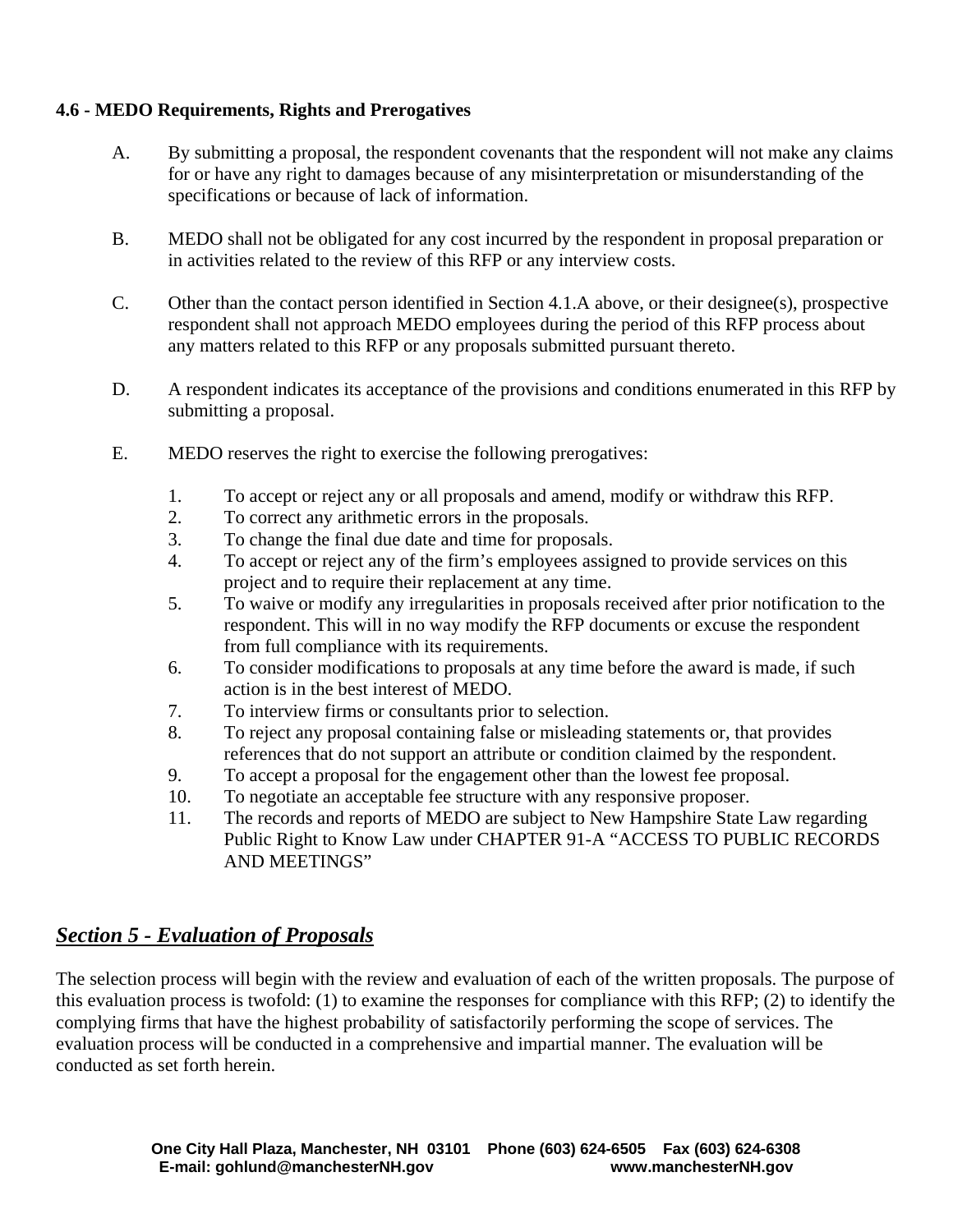## **5.1 - Preliminary Review**

All proposals will be reviewed to determine if they contain all required submittals specified in this RFP. Incomplete proposals may be rejected.

#### **5.2 - Evaluation**

Proposals will undergo an evaluation process conducted by MEDO and the Steering Committee selected by MEDO. The Committee will evaluate the proposals based upon the criteria for selection set forth below.

#### **5.3 - Criteria for Selection**

MEDO desires to employ a firm with an established track record of conducting performing arts center facility feasibility studies and working with municipal government. Proposals will be reviewed and evaluated on the ability of responders to meet or exceed the requirements set forth in the specifications as determined by MEDO and the Steering Committee. Proposals will be evaluated on various criteria including, but not limited, to the following:

- A. The breadth and depth of the firm's experience in conducting similar feasibility assignments.
- B. Quality of past work.
- C. Qualifications of the team assigned to work on this project including documented performance in similar projects.
- D. The quality and clarity of the proposal and presentation materials as well as the ability of the team to effectively communicate its proposal.
- E. Total cost as well as the cost effectiveness of the proposal and the ability of the consultant to focus the study in a way that will maximize the funds allocated for this study.
- F. Ability and capacity of the respondent to complete the project within budget and required timeline.
- G, The character, integrity, reputation, judgment, experience, location and efficiency of the respondent.

#### **5.4 - Interviews**

MEDO reserves the right to determine whether interviews will be necessary. The purpose of any interview would be to further evaluate the proposer's ability to provide the required services, and to impart to the Committee an understanding of how specific services would be furnished.